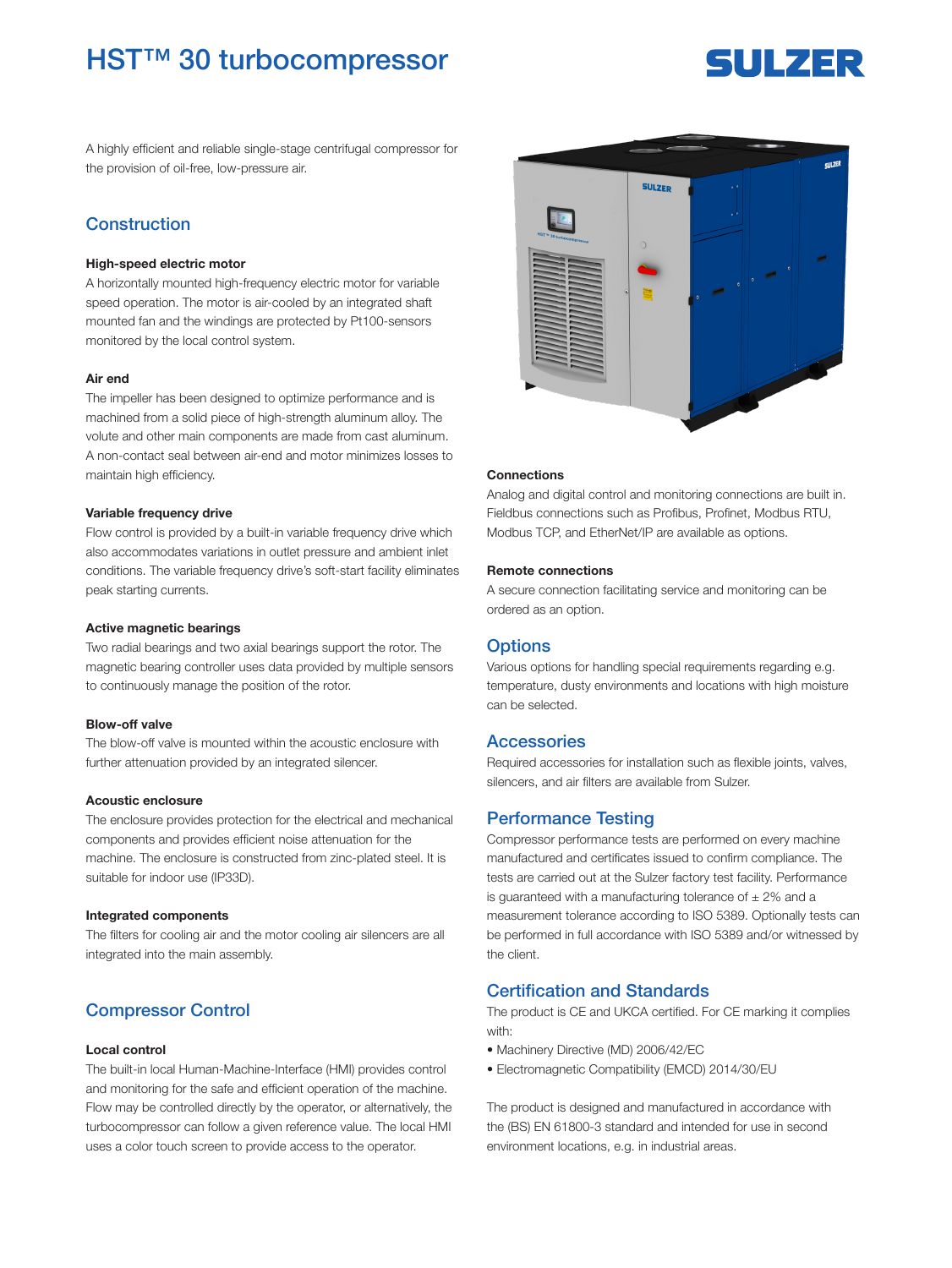## **Performance**

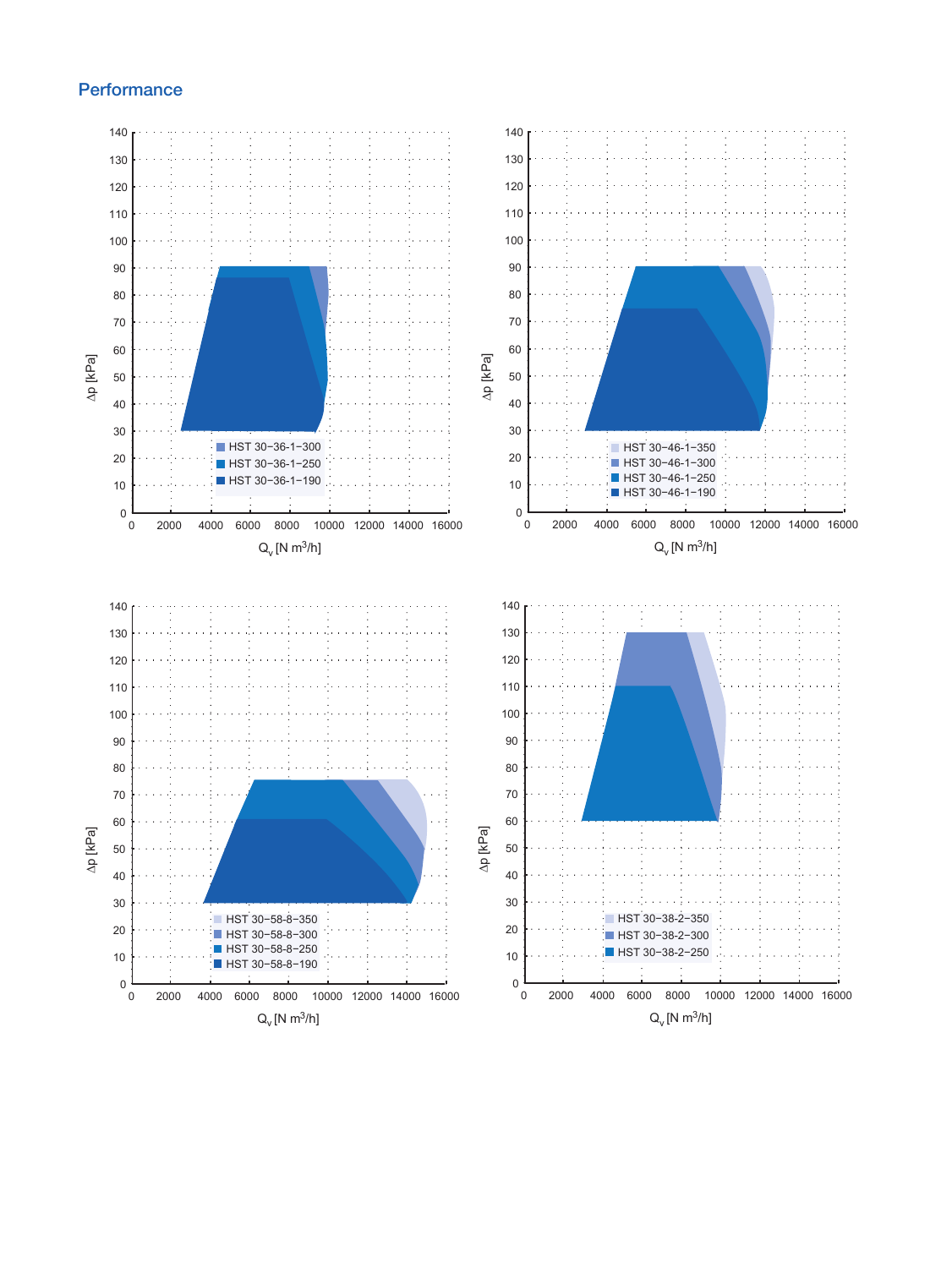## Compressor Data

|                                     | <b>HST 30</b>                                                                   | $-36-1-190$              | $-36-1-250$                | $-36-1-300$                  |
|-------------------------------------|---------------------------------------------------------------------------------|--------------------------|----------------------------|------------------------------|
| Air flow range [Nm <sup>3</sup> /h] |                                                                                 | 2500-9000                | 2500-9600                  | 2500-9800                    |
| Pressure rise [kPa]                 |                                                                                 | $30 - 85$                | $30 - 90$                  | 30-90                        |
| Noise level [dB]                    |                                                                                 | 73                       | 72                         | 72                           |
| Input power [kW]                    |                                                                                 | 190                      | 250                        | 300                          |
| Main supply voltage [V]             |                                                                                 | 380-690                  | 380-690                    | 380-690                      |
| Input power frequency [Hz]          |                                                                                 | 50/60                    | 50/60                      | 50/60                        |
| 400                                 | Max. input current [A] (1)<br>Cable size [mm <sup>2</sup> ]<br>Fuse size [A]    | 301<br>$3x185+95$<br>315 | 397<br>2x(3x120+70)<br>400 | 476<br>$2x(3x150+70)$<br>500 |
| $\geq$<br>500                       | (1)<br>Max. input current [A]<br>Cable size [mm <sup>2</sup> ]<br>Fuse size [A] | 241<br>$3x150+70$<br>250 | 317<br>3x185+95<br>400     | 381<br>2x(3x120+70)<br>400   |
| $\geq$<br>႙ၟ<br>$\circ$             | (1)<br>Max. input current [A]<br>Cable size [mm <sup>2</sup> ]<br>Fuse size [A] | 175<br>$3x95+50$<br>200  | 230<br>3x120+70<br>250     | 276<br>$3x150+70$<br>315     |
| Weight [kg]                         |                                                                                 | 1600                     | 1600-1700                  | 1700                         |

|                                     | <b>HST 30</b>                                                                | $-46-1-190$              | $-46-1-250$                  | $-46-1-300$                  | $-46-1-350$                  |
|-------------------------------------|------------------------------------------------------------------------------|--------------------------|------------------------------|------------------------------|------------------------------|
| Air flow range [Nm <sup>3</sup> /h] |                                                                              | 3000-11500               | 3000-11800                   | 3000-12000                   | 3000-12400                   |
| Pressure rise [kPa]                 |                                                                              | $30 - 75$                | $30 - 90$                    | $30 - 90$                    | $30 - 90$                    |
| Noise level [dB]                    |                                                                              | 73                       | 72                           | 72                           | 75                           |
| Input power [kW]                    |                                                                              | 190                      | 250                          | 300                          | 335                          |
| Main supply voltage [V]             |                                                                              | 380-690                  | 380-690                      | 380-690                      | 380-690 (2)                  |
| Input power frequency [Hz]          |                                                                              | 50/60                    | 50/60                        | 50/60                        | 50/60                        |
| $\mathbf{I}$<br>400                 | Max. input current [A] (1)<br>Cable size [mm <sup>2</sup> ]<br>Fuse size [A] | 301<br>$3x185+95$<br>315 | 397<br>$2x(3x120+70)$<br>400 | 476<br>$2x(3x150+70)$<br>500 | 531<br>$2x(3x185+95)$<br>630 |
| $\mathbf{I}$<br>500                 | Max. input current [A] (1)<br>Cable size [mm <sup>2</sup> ]<br>Fuse size [A] | 241<br>$3x150+70$<br>250 | 317<br>$2(3x95+50)$<br>400   | 381<br>$2x(3x120+70)$<br>400 | 425<br>$2x(3x150+70)$<br>500 |
| $\mathbf{I}$<br>690                 | Max. input current [A] (1)<br>Cable size [mm <sup>2</sup> ]<br>Fuse size [A] | 175<br>$3x95+50$<br>200  | 230<br>$3x120+70$<br>250     | 276<br>$3x150+70$<br>315     | 308<br>$3x185+95$<br>315     |
| Weight [kg]                         |                                                                              | 1600                     | 1600-1700                    | 1700                         | 1700                         |

| <b>HST 30</b>                                                                                               | $-58-8-190$              | $-58-8-250$                  | $-58-8-300$                  | $-58-8-350$                  |
|-------------------------------------------------------------------------------------------------------------|--------------------------|------------------------------|------------------------------|------------------------------|
| Air flow range $[Nm^3/h]$                                                                                   | 3800-14000               | 3800-14300                   | 3800-15000                   | 3800-15000                   |
| Pressure rise [kPa]                                                                                         | $30 - 60$                | $30 - 75$                    | $30 - 75$                    | $30 - 75$                    |
| Noise level [dB]                                                                                            | 73                       | 73                           | 74                           | 75                           |
| Input power [kW]                                                                                            | 190                      | 250                          | 300                          | 335                          |
| Main supply voltage M                                                                                       | 380-690                  | 380-690                      | 380-690                      | 380-690 (2)                  |
| Input power frequency [Hz]                                                                                  | 50/60                    | 50/60                        | 50/60                        | 50/60                        |
| Max. input current [A] (1)<br>$\mathbf{I}$<br>Cable size [mm <sup>2</sup> ]<br>$rac{1}{2}$<br>Fuse size [A] | 301<br>$3x185+95$<br>315 | 397<br>$2x(3x120+70)$<br>400 | 476<br>$2x(3x150+70)$<br>500 | 531<br>$2x(3x185+95)$<br>630 |
| Max. input current [A] (1)<br>$\mathbf{I}$<br>Cable size [mm <sup>2</sup> ]<br>500<br>Fuse size [A]         | 241<br>$3x150+70$<br>250 | 317<br>$2x(3x95+50)$<br>400  | 381<br>$2x(3x120+70)$<br>400 | 425<br>$2x(3x150+70)$<br>500 |
| Max. input current [A] (1)<br>$\geq$<br>Cable size [mm <sup>2</sup> ]<br>690<br>Fuse size [A]               | 175<br>$3x95+50$<br>200  | 230<br>$3x120+70$<br>250     | 276<br>$3x150+70$<br>315     | 308<br>$3x185+95$<br>315     |
| Weight [kg]                                                                                                 | 1700                     | 1700                         | 1700                         | 1700                         |

(1) The maximum input current is calculated using the nominal voltage. The cable and fuse sizes are recommendations and based on the supply current and cables rated to 70 °C.

(2) The maximum input power of HST 30-46-1-350-69 and HST 30-58-8-350-69 can only be reached if the tolerance of the main supply voltage is 690 VAC -5% +10%.